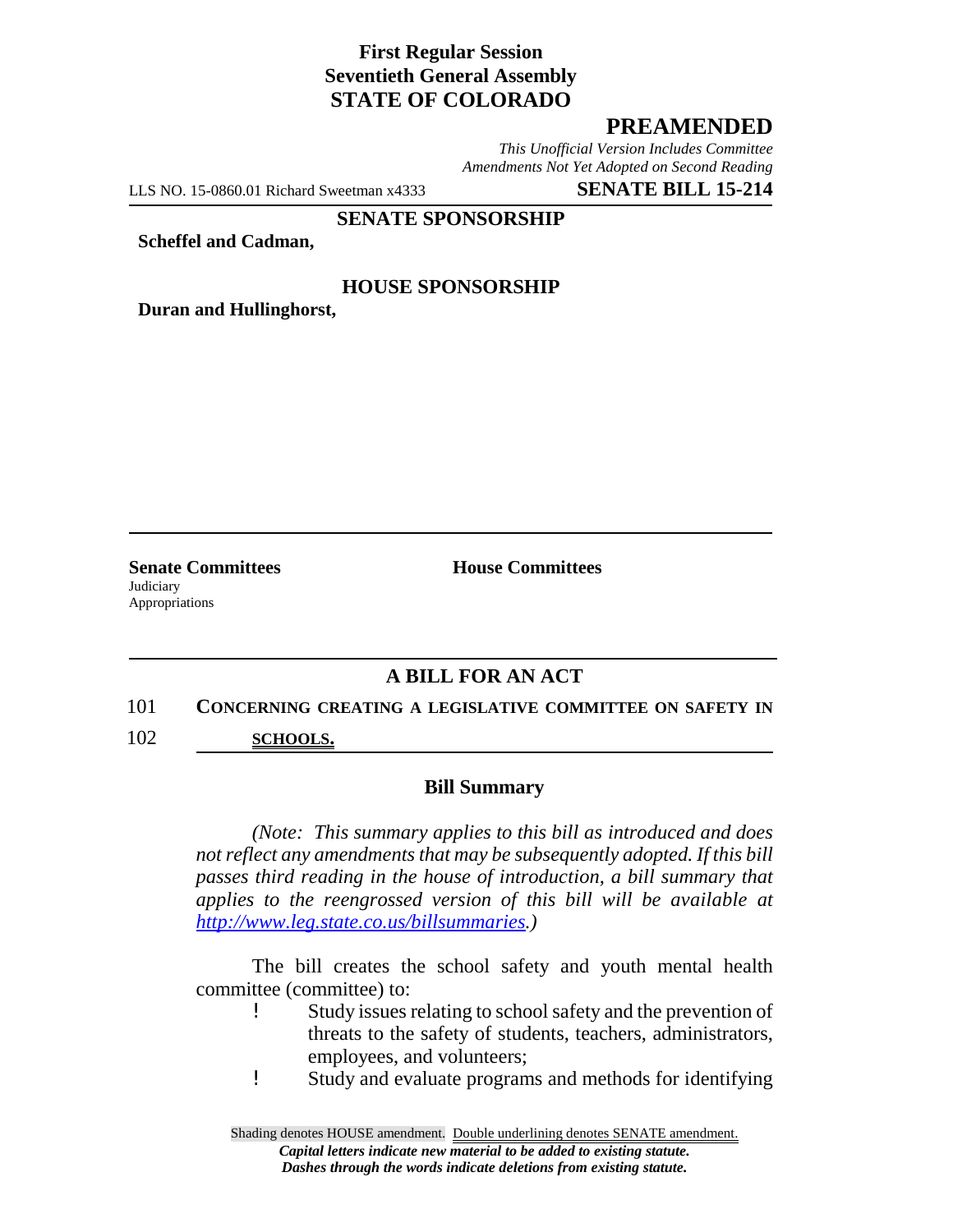and monitoring students in crisis;

- ! Develop standardized criteria for school personnel to use in assessing the potential threat posed by one or more students; and
- ! Make recommendations to the education committees of the general assembly.

The committee shall meet at least 4 times each legislative interim and may meet as necessary throughout the year. Each appointing party shall make his or her appointment or appointments to the committee on or before June 1, 2015.

 *Be it enacted by the General Assembly of the State of Colorado:* **SECTION 1.** In Colorado Revised Statutes, **add** article 15 to title 22 as follows: **ARTICLE 15 Interim Committee on School Safety and Youth in Crisis 22-15-101. School safety and youth in crisis committee - created - membership - repeal.** (1) (a) THE SCHOOL SAFETY AND YOUTH IN CRISIS COMMITTEE, REFERRED TO WITHIN THIS ARTICLE AS THE "COMMITTEE", IS HEREBY CREATED TO: (I) STUDY ISSUES RELATING TO SCHOOL SAFETY AND THE 12 PREVENTION OF THREATS TO THE SAFETY OF STUDENTS, TEACHERS, ADMINISTRATORS, EMPLOYEES, AND VOLUNTEERS WHO ARE PRESENT ON 14 THE GROUNDS OF EACH PUBLIC AND PRIVATE SCHOOL IN THE STATE; (II) STUDY AND EVALUATE PROGRAMS AND METHODS FOR 16 IDENTIFYING AND MONITORING STUDENTS IN CRISIS; AND (III) DEVELOP STANDARDIZED CRITERIA FOR SCHOOL PERSONNEL TO USE IN ASSESSING THE POTENTIAL THREAT POSED BY ONE OR MORE 19 STUDENTS. (b) THE COMMITTEE MAY RECOMMEND LEGISLATIVE CHANGES

 $-2-$  214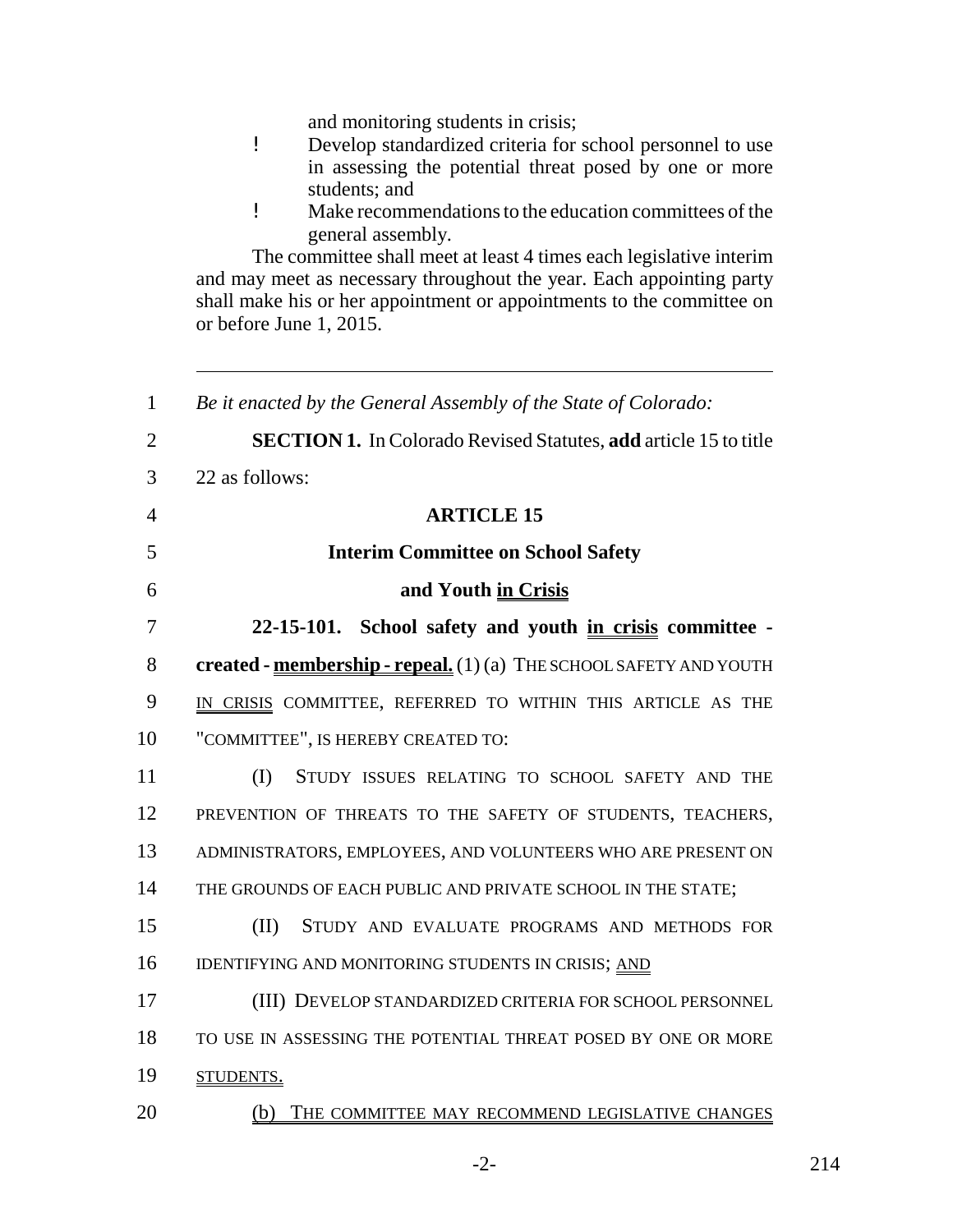THAT SHALL BE TREATED AS LEGISLATION RECOMMENDED BY AN INTERIM COMMITTEE FOR PURPOSES OF ANY INTRODUCTION DEADLINES OR BILL LIMITATIONS IMPOSED BY THE JOINT RULES OF THE GENERAL ASSEMBLY. (c) THE COMMITTEE SHALL MEET NO MORE THAN SIX TIMES EACH LEGISLATIVE INTERIM, UNLESS ADDITIONAL MEETINGS ARE AUTHORIZED BY THE EXECUTIVE COMMITTEE OF THE LEGISLATIVE COUNCIL, AND MAY MEET AS NECESSARY THROUGHOUT THE YEAR. 8 (2) (a) THE COMMITTEE SHALL INCLUDE EIGHT VOTING MEMBERS, AS FOLLOWS: (I) FOUR MEMBERS OF THE SENATE, NO MORE THAN TWO OF WHOM SHALL BE FROM THE SAME POLITICAL PARTY, WITH TWO MEMBERS TO BE APPOINTED BY THE PRESIDENT OF THE SENATE AND TWO MEMBERS TO BE 13 APPOINTED BY THE MINORITY LEADER OF THE SENATE; (II) FOUR MEMBERS OF THE HOUSE OF REPRESENTATIVES, NO MORE THAN TWO OF WHOM SHALL BE FROM THE SAME POLITICAL PARTY, WITH TWO MEMBERS TO BE APPOINTED BY THE SPEAKER OF THE HOUSE OF REPRESENTATIVES AND TWO MEMBERS TO BE APPOINTED BY THE MINORITY LEADER OF THE HOUSE OF REPRESENTATIVES; (b) THE COMMITTEE SHALL INCLUDE SIX NONVOTING MEMBERS, AS FOLLOWS: (I) ONE MEMBER WHO IS A LICENSED SCHOOL COUNSELOR, TO BE 22 APPOINTED BY THE GOVERNOR; 23 (II) ONE MEMBER WHO IS A LICENSED SCHOOL EDUCATOR AND EXPERIENCED IN WORKING WITH CHILDREN WITH DISABILITIES, AS DEFINED 25 IN SECTION 22-20-103 (5) (a), TO BE APPOINTED BY THE GOVERNOR; (III) ONE MEMBER WHO IS A PARENT OF A STUDENT WHO ATTENDED OR WHO IS ATTENDING A SCHOOL OF A SCHOOL DISTRICT

-3- 214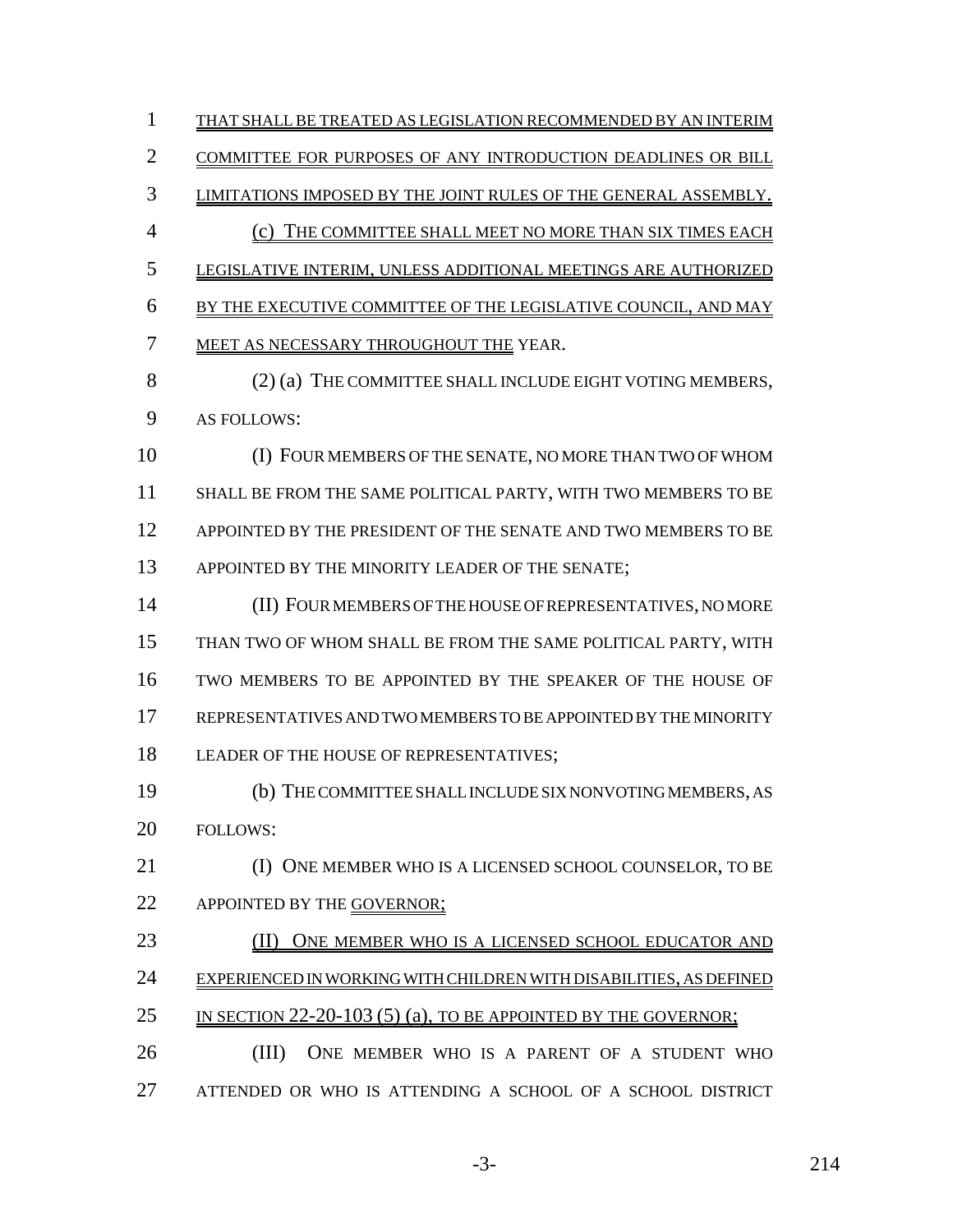SERVING FIVE THOUSAND STUDENTS OR LESS, TO BE APPOINTED BY THE GOVERNOR;

 (IV) ONE MEMBER WHO IS A PARENT OF A STUDENT WHO ATTENDED OR WHO IS ATTENDING A SCHOOL OF A SCHOOL DISTRICT SERVING MORE THAN FIVE THOUSAND STUDENTS, TO BE APPOINTED BY THE GOVERNOR;

 (V) ONE MEMBER WHO IS A SUPERINTENDENT OF A SCHOOL 8 DISTRICT, TO BE APPOINTED BY THE GOVERNOR; AND

 (VI) ONE MEMBER WHO REPRESENTS A STATEWIDE ORGANIZATION THAT ADVOCATES FOR JUVENILES AND JUVENILE JUSTICE ISSUES, TO BE 11 APPOINTED BY THE GOVERNOR.

 (c) EACH APPOINTING PARTY DESCRIBED IN PARAGRAPHS (a) AND (b) OF THIS SUBSECTION (2) SHALL MAKE HIS OR HER APPOINTMENT OR 14 APPOINTMENTS TO THE COMMITTEE ON OR BEFORE JUNE 1, 2015.

 (d) EACH MEMBER OF THE COMMITTEE MAY SERVE INDEFINITELY 16 AT THE DISCRETION OF HIS OR HER APPOINTING PARTY.

 (3) THE MEMBERS OF THE COMMITTEE MAY ELECT ONE MEMBER TO SERVE AS CHAIR OF THE COMMITTEE AND ONE MEMBER TO SERVE AS VICE-CHAIR OF THE COMMITTEE.

20 (4) NONLEGISLATIVE MEMBERS SERVE WITHOUT COMPENSATION AND WITHOUT REIMBURSEMENT OF EXPENSES.THE LEGISLATIVE MEMBERS OF THE COMMITTEE MAY RECEIVE PER DIEM AND NECESSARY TRAVEL AND SUBSISTENCE EXPENSES AS PROVIDED FOR MEMBERS OF THE GENERAL ASSEMBLY WHO ATTEND INTERIM COMMITTEE MEETINGS PURSUANT TO SECTION 2-2-307, C.R.S.

 (5) THE LEGISLATIVE COUNCIL STAFF AND THE STAFF OF THE OFFICE OF LEGISLATIVE LEGAL SERVICES SHALL ASSIST THE COMMITTEE IN

-4- 214